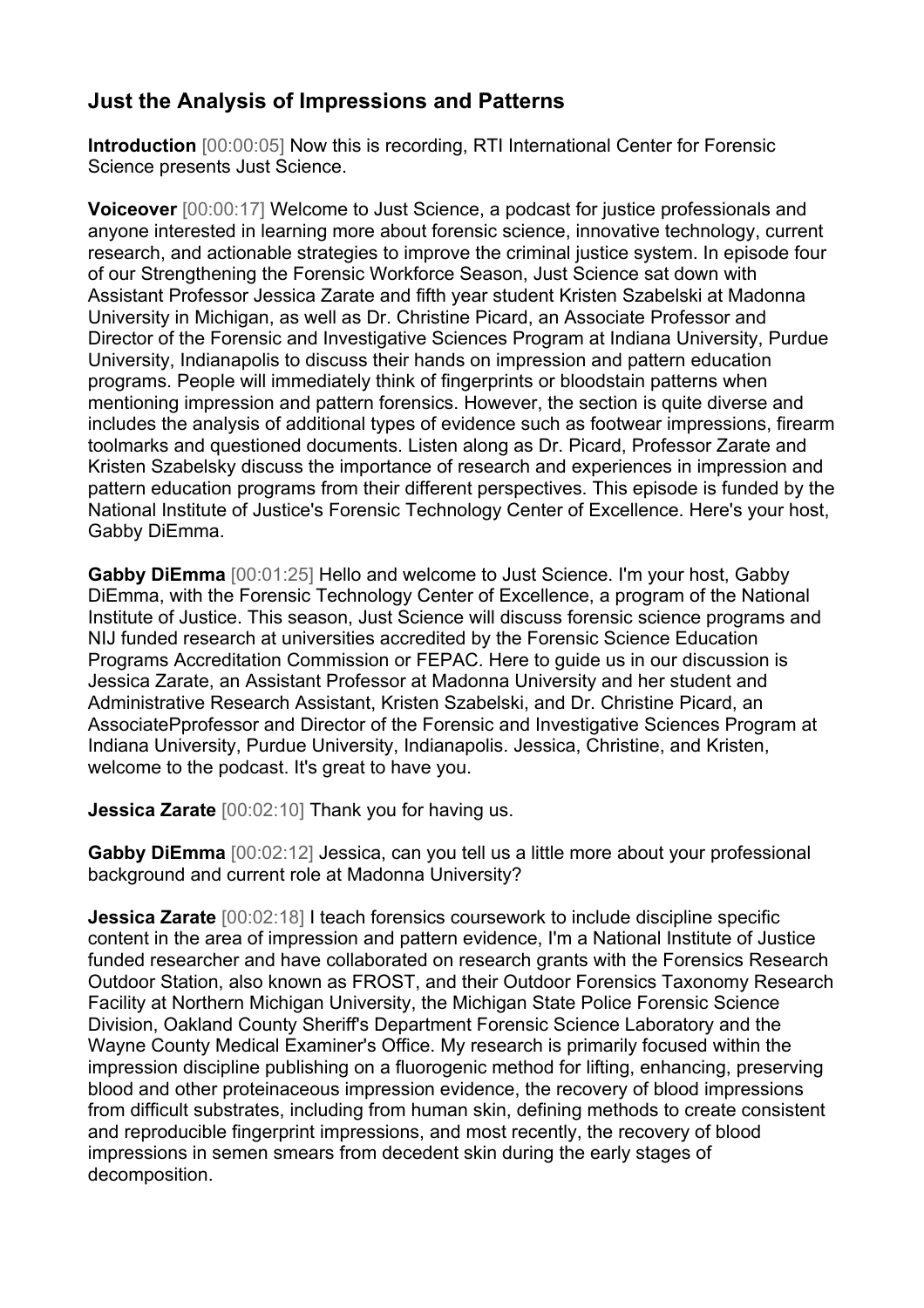## **Gabby DiEmma** [00:03:08] And Kristen?

**Kristen Szabelski** [00:03:09] Hi, I'm Kristen Szabelski. I'm a student administrative assistant for the National Institute of Justice Grant. I also lab assist for Professor Zarati for her impressions and trace evidence and introduction to forensic courses at Madonna University. Upon my academic involvement, I am also a student athlete on the women's golf team.

## **Gabby DiEmma** [00:03:25] Awesome, and Christine?

**Christine Picard** [00:03:27] Well, currently I'm the director of the Forensic Science Program here at IUPUI and what brought me to this position has been just a love of forensic entomology, which is my research focus. So the insects that show up at various crime scenes. And so my role within the forensic science program here as the director as well as an instructor, I teach the forensic biology coursework for our graduate students, and I also teach additional classes to some of our undergraduates that include some professional preparation classes for our students. So my background and some of the NIJ funded research that has sort of gotten me here so far has revolved around these insects. I've worked with the chemists to look at different volatile organic compounds, and I've worked with biologists to look at the genomic structure of some of these insects that we work with.

**Gabby DiEmma** [00:04:19] Very cool and later in this discussion, I would love to hear a lot more about this research. Before we get started, I'd really like to know what made you decide to pursue a career in academia and more specifically, a career addressing forensic science questions?

**Christine Picard** [00:04:34] I, like most people I think, you know have this love of the forensic science and the forensic realm. So that definitely piqued my interest early on. And I look to see where that intersected with some of my other interests, which included, weirdly, insects. I am fascinated by them as well as genetics, and that's how I eventually converged on what is now my career. But I didn't take a straight path there. For a while I was actually a chemist and I worked for a small pharmaceutical company. But what drove me directly into academia was the idea that I couldn't ask and answer questions when I was working in industry. Industry has a bottom line. Academia, now I get to ask and plan experiments and try to answer questions that are constantly in my head and it's the greatest job in the world.

## **Gabby DiEmma** [00:05:26] Excellent, and Jessica?

**Jessica Zarate** [00:05:28] I didn't originally plan to work in academia. I began my professional career as a police officer. While working as an officer, I invented the ZAR-PRO fluorescent blood lifters and was awarded a Midwest Forensics Research Center, MFRC grant to conduct additional research with ZAR-PRO. The MFRC grant was conducting collaboration at that time with Michigan State Police North Field Forensics Laboratory, and we eventually began renting lab space at Madonna University to facilitate the grant work. Upon completion of the grant, I was asked to teach the Forensic Science Program at Madonna University as an adjunct in which I was able to continue working in the lab space I acquired via the research grant, and I started mentoring students in their own research endeavors. With that being said, that was 13 years ago. I'm still teaching the forensic science program and I'm still working my own research and I'm very excited.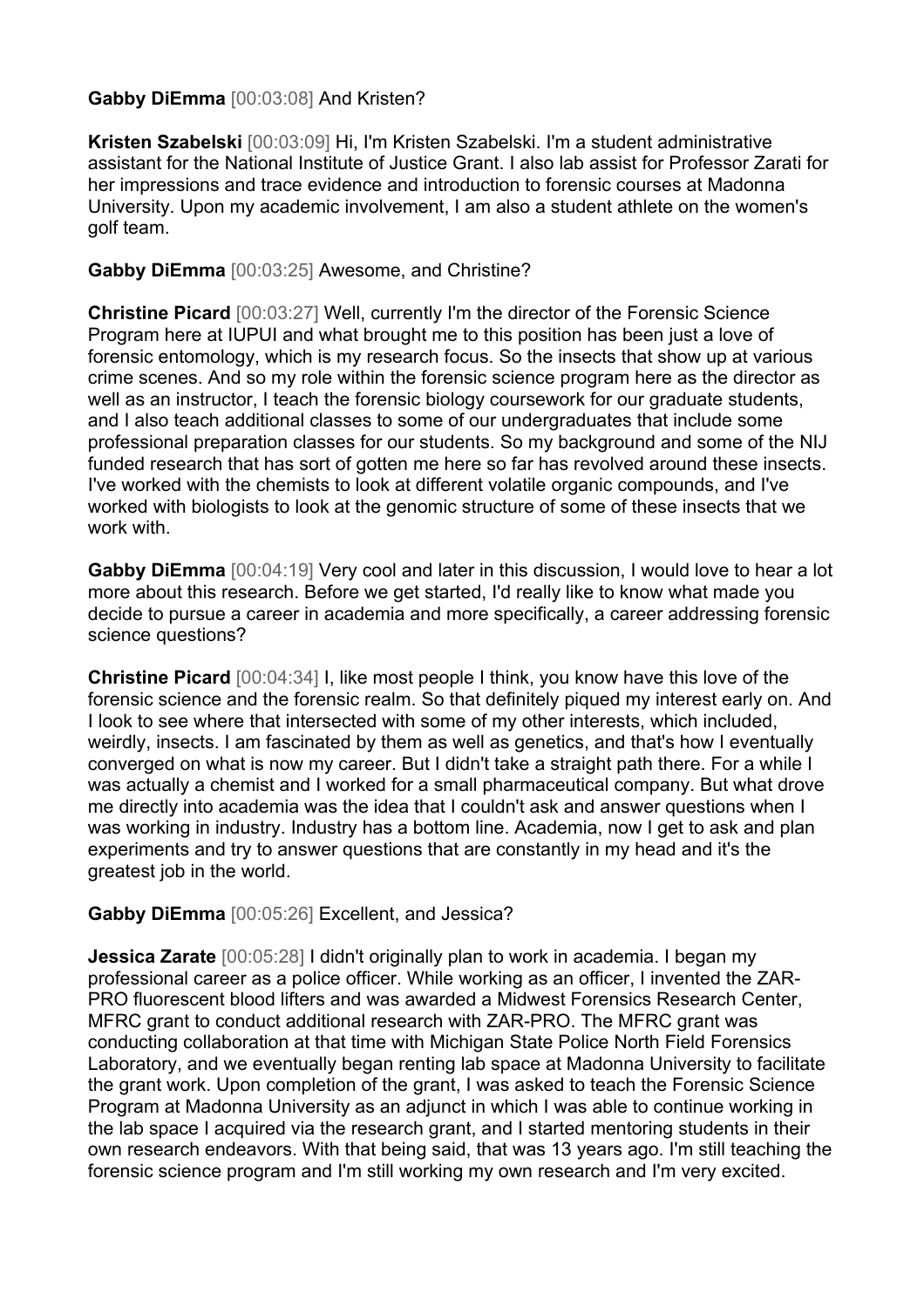**Gabby DiEmma** [00:06:14] Excellent. And Kristen, you're still a student, and I'd be interested in hearing what made you pursue and what's keeping you there. Why are you sticking with this this career path?

**Kristen Szabelski** [00:06:22] Well, Madonna is not far from where I live, so it was one of the first schools I looked at during my college search. I had always had a love for science and true crime and when I discovered Madonna had an accredited forensics program, it immediately became my top choice and upon meeting Dr. Barta, who's the advisor for the forensics program, she talked about all the great opportunities students have while attending the school and even greater possibilities after graduation and that definitely held true. I've had a lot of great experiences here at Madonna, and it definitely didn't disappoint.

**Gabby DiEmma** [00:06:51] So before we dive into today's discussion, I'd like to start with a basic definition of impression and pattern evidence. Now, I know a lot of people in our audience might immediately think of fingerprints or blood pattern analysis, but impression and pattern evidence or IPE encompasses many important forensic subdisciplines. Would one or both or all of you be willing to provide a brief explanation of what is impression and pattern evidence?

**Jessica Zarate** [00:07:19] Impression and pattern evidence is just that. It's any evidence that is found leaving a pattern of any type. That could be fingerprints, it could be footwear impressions, it could be bloody denim from blue jeans on a wall. It's really trying to analyze a pattern and see what left it. Fingerprints and footwear are the most common, but there's a number of things that could leave patterns at the scene.

**Gabby DiEmma** [00:07:39] And so I know both of your universities have great FEPAC accredited forensic science programs, and I'd be interested in hearing a lot more about them. Starting with Jessica and Kristen, so you guys are at Madonna University. Tell us more about the forensic science program there.

**Jessica Zarate** [00:07:56] As stated on our program website, our Bachelors of Forensic Science degree provides students with a strong experiential foundation across the sciences and a refined knowledge of its application within the criminal justice system. Students within our program also obtain a minor in chemistry or biology or both chemistry and biology. And I would just say, like for more information on our program, listeners can visit our program website, a little plug for our university, or even contact our program director, Dr. Jodie Lynn Barta. She'd be happy to answer some questions and we're always excited to take any questions of interest into our program.

**Gabby DiEmma** [00:08:27] And Kristen, as a student in that program, what is your perspective on Madonna University?

**Kristen Szabelski** [00:08:33] Well, I believe getting an education through a FEPAC accredited university is a great thing to have on a resume. Not all forensic programs are accredited, so it makes our program standout all the more. In addition, the students really get a great hands-on experience in classes and get to learn a little bit about everything in the forensic discipline. The school also participates in a lot of outside activities, which gives students a better idea of what they want to do post-graduation and even make connections with people for future job opportunities.

**Gabby DiEmma** [00:08:58] Awesome. And Christine, tell us about IUPUI and their forensic program.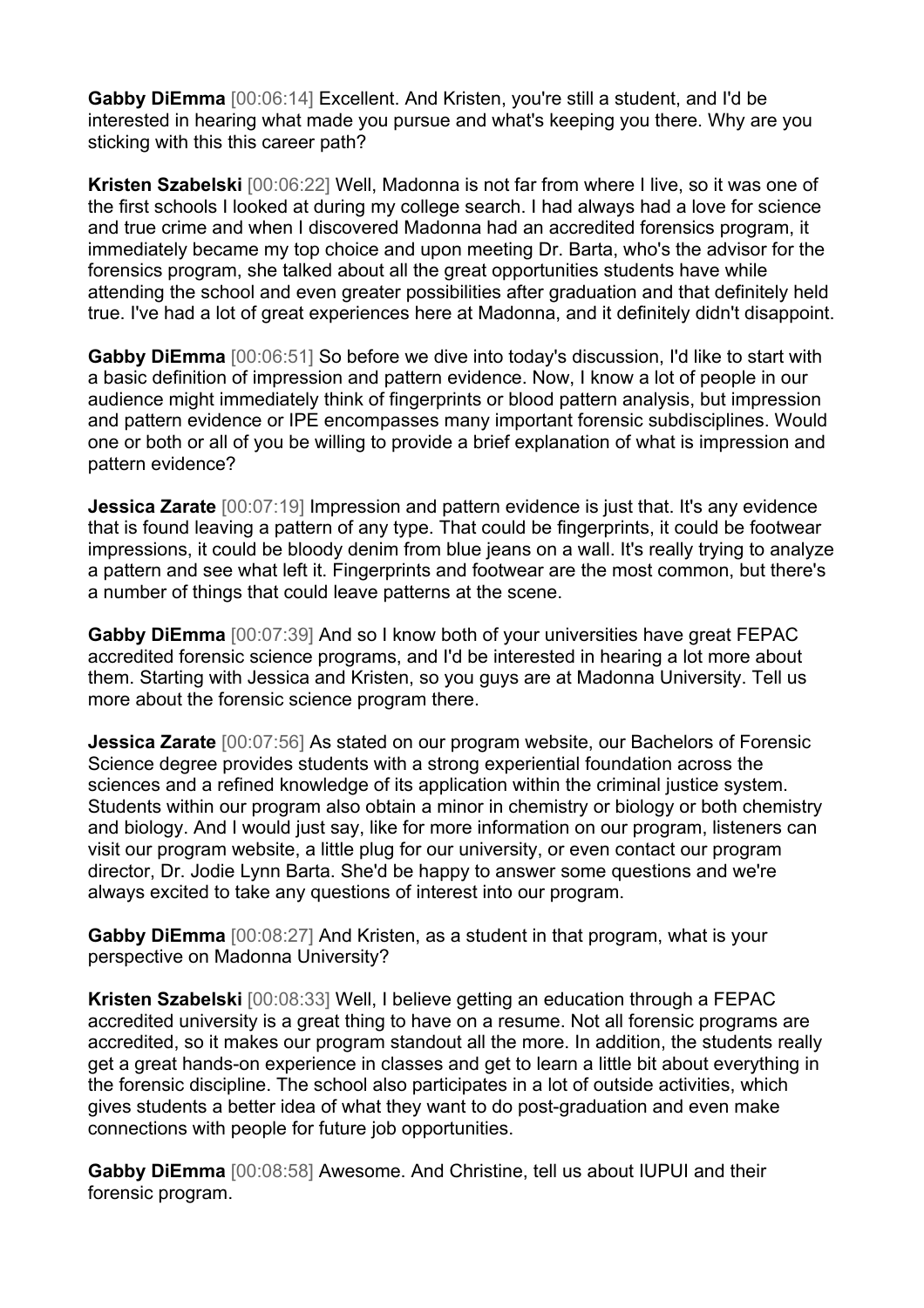**Christine Picard** [00:09:02] At IUPUI, our FEPAC accredited program includes two concentrations. So we have a forensic biology concentration and a forensic chemistry concentration. So students will get their Bachelor's of Science in Forensic and Investigative Sciences, and it is a Purdue degree, Purdue University, that's the side that we're on with our IUPUI. So students in our programs will often dual major in either forensic biology and biology or forensic chemistry and chemistry, and that is because we have a pretty robust science degree that makes up our forensic science degree. And in fact, to get your dual degrees, it's often just one or two extra classes that you end up having to take to get that second degree. Our program is focused on a lot of hands-on activities that include forensic microscopy labs, forensic biology labs, forensic chemistry labs with the most real experiences we can give them. So in our forensic biology lab, they are working with real biological samples and analyzing and generating DNA profiles on a genetic analyzer, a 3500 that's present in the lab for the students to use. On the chemistry side, we have ATF and DEA licenses, so students are working on the real chemicals, the real drugs, very small amounts, in order to get that genuine experience. And our forensic microscopy lab has three different types of microscopes that the students use and each student has their own microscope. So they get to spend 3 to 4 hours at a time during the lab periods looking through the microscope to look at trace evidence and patterns and whatnot. So we put a real emphasis on the hands on learning our students get.

**Gabby DiEmma** [00:10:45] Yeah so both of your programs sound like they have good general education. You get in depth into the topics and then you get that hands on learning that you really need to be a forensic scientist. So in your opinion, what are some of the advantages of FEPAC accreditation both for your university and for your students?

**Jessica Zarate** [00:11:04] Like you said, our FEPAC accredited undergraduate program is the only undergraduate program in the state of Michigan. So we get a really great selection of students. Our accreditation demonstrates the excellence of our program at Madonna University, meeting a high standard of employers under Department of Justice endeavors to improve forensic science through partnership between the National Commission of Forensic Science and the National Institute of Standards and Technology. This recognition demonstrates achievements of our students throughout completion of their degrees and makes them more employable within forensic science profession upon graduation. Students' success upon graduation is evident in the training that we give them here at the university.

**Christine Picard** [00:11:39] FEPAC accreditation sets out really great standards that allow employers, especially, to be able to evaluate students that are graduating from that program. So from our perspective at the university, it's a great roadmap for us to ensure that the students are getting proper instruction for that industry. For the students, I think it's that seal of approval. I ask often incoming freshmen like, why did you decide to come here? And FEPAC is always number one in a lot of their answers. Sometimes it's geography, but certainly students and parents are doing their research on which programs are really scientifically focused, which is what FEPAC allows us to do. And so I think that's the main advantage, is to put everybody who graduates from these programs on a level playing field, at least at a minimum, and to be employable.

**Gabby DiEmma** [00:12:29] You all mentioned that the programs involve a lot of hands-on learning. You have all mentioned research plays a major role in your programs and is a major role in your specific careers. So I'd be interested in hearing more about any NIJ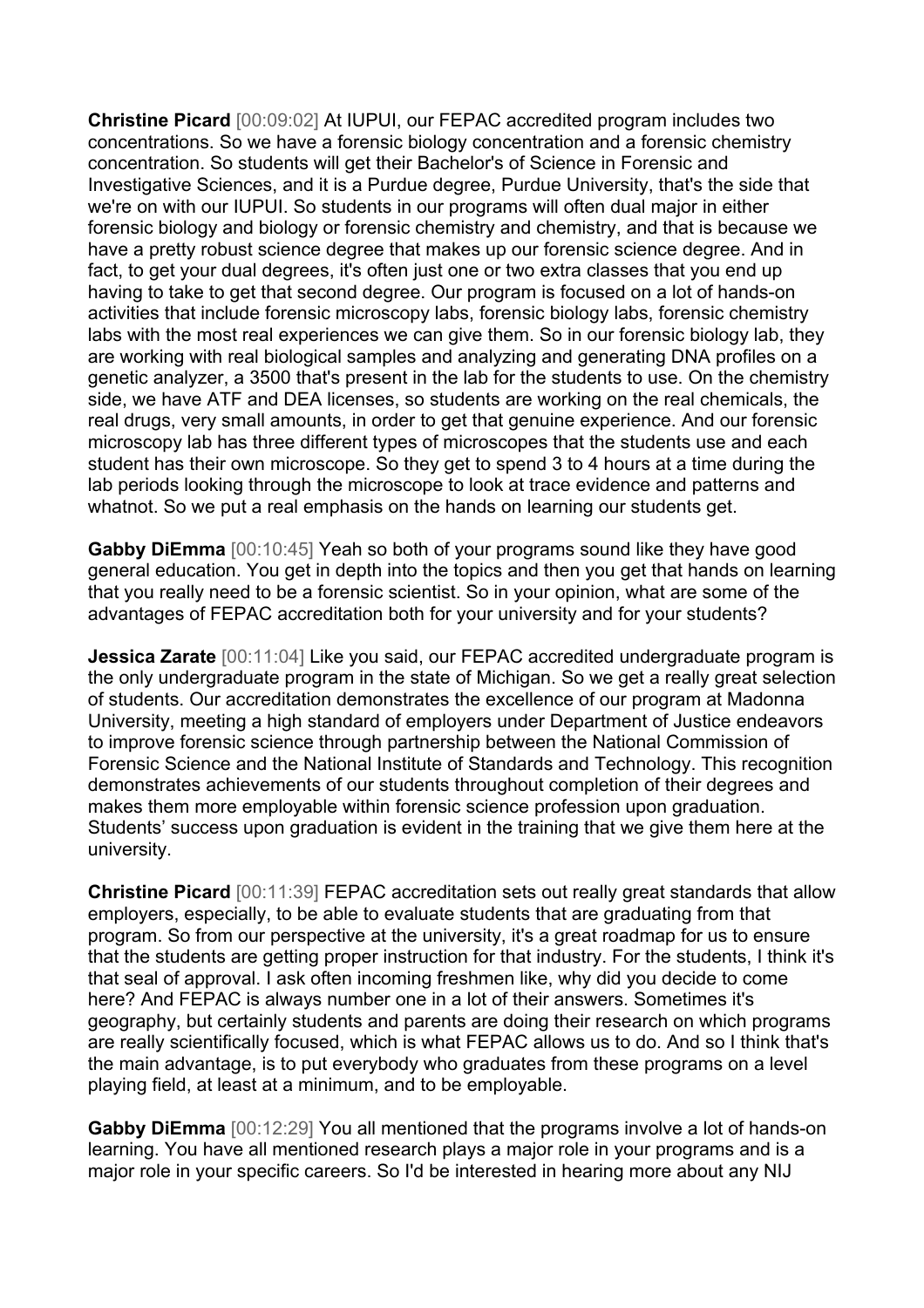funding you've received to help do this forensic research and tell us more about the research you and your students are doing.

**Christine Picard** [00:12:52] Sure! You know, research is such an integral part of the learning experience. I think just getting that experience asking questions, like I said before, testing hypotheses, forge new paths to understand something that we've been working with for a long time, which includes a lot of forensic science, is really important to the growth of forensic science, to the growth of the students as lifelong learners, and of course, to my own growth, which I just really, really enjoy. So in our case, some of the research that we were interested in had to do on the forensic entomology side. So it's the insects, of course, that come in shortly after death and they can be useful to establish a time since that person's been - at least a minimum time since that person has been dead. And so they're very useful after a certain amount of decomposition has occurred. However, they're natural systems, right? There are huge populations of these insects out there that have a lot of variation. And I always make the comparison to line up ten, ten year old boys and you're going to see a lot of height variation there because there's just natural variation in the population. Believe it or not, the same thing happens with maggots. Even though maggots may be all the same age, so to speak, they may differ in length. But because we use the reverse, because we use the length of the maggot in order to estimate the age, that variation increases uncertainty around some of the estimates or makes some of the estimates larger, which may not be all that useful. So some of the first funded research that I had, we artificially selected for really, really fast growing maggots and really, really slow growing maggots. And then we sequenced their genomes so that we could look for these different molecular markers or genetic markers that are associated with the faster or the slow. And so, practically speaking, if you had a situation with a case, then maybe you could genotype the maggot or those several maggots and get a slightly more precise estimate around that time since death. So that's an example of some of the research questions that we're asking and trying to get at answers. And it's been many, many years, and I still don't actually have the real answer, but we do keep getting closer and closer because that's science, right? You answer one question and then you've got four more and you have to go answer those four questions and you just continue to build in that direction.

**Gabby DiEmma** [00:15:23] And the issue of determining time since death or postmortem interval or PMI is near and dear to my heart because I did some human decomposition research and it's been an ongoing problem just trying to figure out how do we determine this. There are so many variables and we're conducting all of this research to try to figure out what is the leading factor, how can we simulate this to accurately predict? And it's really interesting, I didn't think about the genotypes affecting the growth factors of insects. So that's really cool. And Jessica, I know that you also, you mentioned the FROST facility. I forget what it stands for, but tell us more about research there and other research that you're doing at Madonna University.

**Jessica Zarate** [00:16:08] As I previously mentioned, I've been working on NIJ research. I got I got my first research grant in 2009 while I was still a police officer. So the research grant was awarded to my police department, which is kind of unusual, to work on ZAR-PRO, which wasn't quite name ZAR-PRO yet, it was still - I had the product but we were still looking at the application of it. This grant was awarded through the Midwest Forensics Research Center in the Ames Laboratory at Iowa State University. We basically we got to work with ZAR-PRO and looking at various substrates. I don't remember how many we looked at, but it was a lot, and the recovery of blood impressions specifically from those various substrates. And in 2013, the Madonna University Research Forensic Science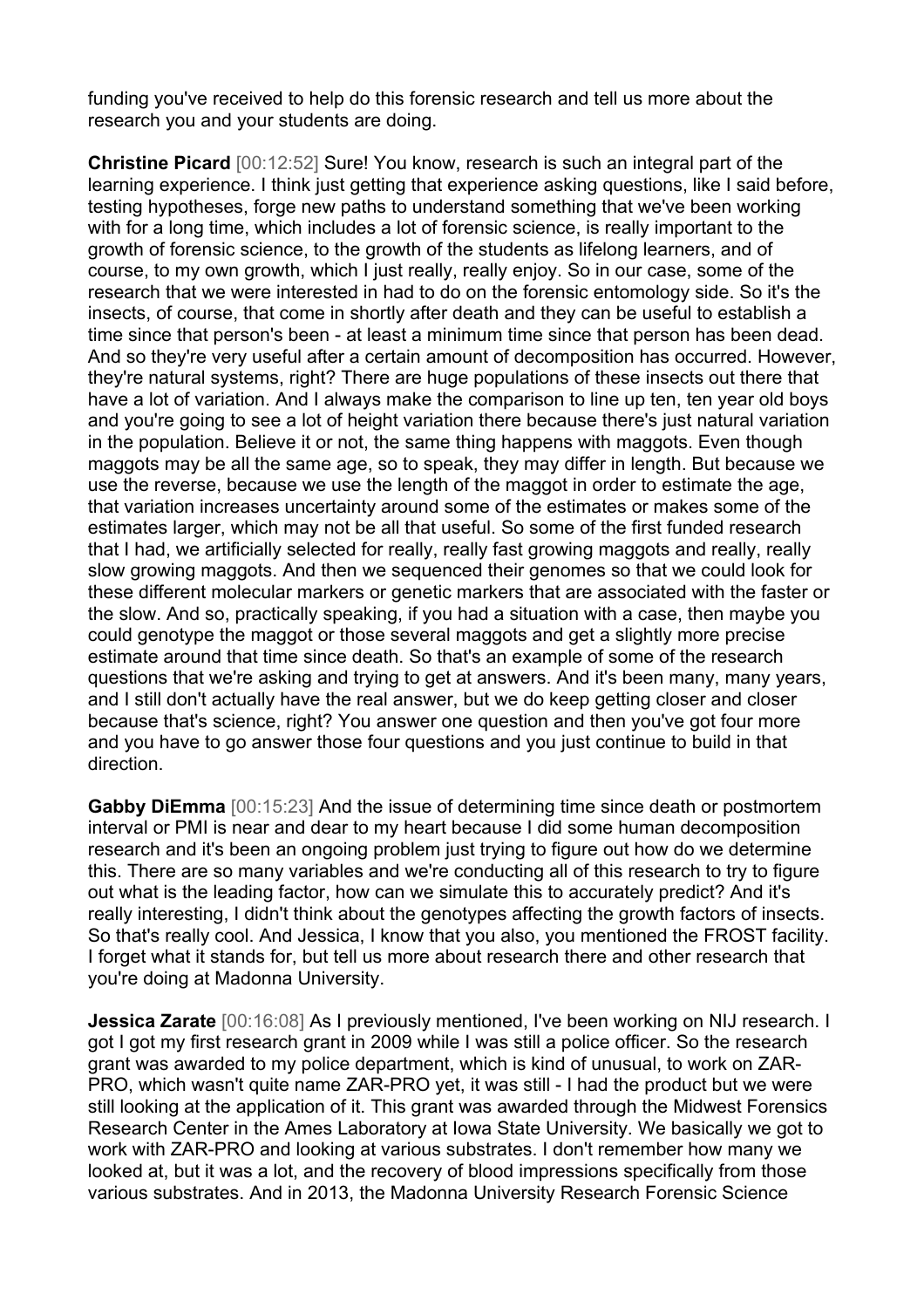Research Facility was awarded another NIJ grant to develop DNA friendly, fluorogenic methods for detecting, enhancing, and preserved blood and proteinaceous impressions. And in this study, we compared the use of ZAR-PRO and other chemical enhancement reagents that we developed at the University for the recovery of blood and semen impressions from various substrates. We also worked on extraction of DNA post enhancement from the ZAR-PRO lifters and from those and from the enhanced in-situ staining methods. And most recently, our NIJ grant, which we're still working on, was awarded 2019 to assess methods to enhance and preserve proteinaceous impressions from the skin of decedents during the early stages of decomposition, and this is the work that we've been doing with FROST, which is the Forensics Research Outdoor Station on the campus of Northern Michigan University in Marquette, Michigan. If you don't know where that is, it's up at the - almost in Canada, the upper peninsula of Michigan. And there we put blood impressions and semen smears on the skin of human decedents and we recover them with ZAR-PRO and we dye stain in-situ with Hungarian Red and Amido Black, comparing the viability of all those methods, which is pretty exciting. We've got to do - or see a lot of maggots. Christine, you'd like that. Some of which we're eating through our impressions from under the skin, right? So that was interesting. Or leaving footprints on our impressions of contamination, you know, but they're little walking around on the bodies and stuff. We did dye a few maggots, which Kristen thought was pretty exciting. So we got to look at the fluorescent maggots because they ate the dyes from the body. I think we have a really interesting photo of maggots under stained skin that we're going to showcase at the next IAI Conference. It's a pretty interesting photo. But yeah, it's fun. It's always fun when you're doing research, in my opinion.

**Gabby DiEmma** [00:18:30] And you mentioned the IAI Conference, so the International Association for Identification. And I know that you had a couple students that presented there this year and they actually won for the student research category. So tell me more about that.

**Jessica Zarate** [00:18:46] I'm going to let Kristen talk about that since she was one of our winning students.

**Kristen Szabelski** [00:18:50] Yes, it was super exciting. Me and one of my classmates, Sarah Holton, her and I attended the IAI Conference in Nashville over the summer and we presented the work that we did up at FROST and we actually took first in the poster contest. So it was super exciting to see all of our hard work pay off.

**Gabby DiEmma** [00:19:05] Awesome. Congratulations. It's always fun to present your research and then to have that recognition. It's great. So besides research, how, or has NIJ funding allowed your program to grow or played a role in shaping it?

**Christine Picard** [00:19:20] One of the best ways you can demonstrate to your administration that there's a need for more resources sort of put forth towards this area is by getting funding. And our forensic science researchers here have been very successful at getting NIJ funding. And because of that, our administration is taking note that, hey, forensic science research is exciting. A lot of students actually really gravitate towards it and also it's fundable. And so it's allowing us to grow our program in the sense of being able to bring in more faculty who do research and that provides more opportunities for our students. It provides additional instructors to teach some specialty classes for our students. So I think all in all, obtaining funding for your research has been integral to the growth of our forensic science program here.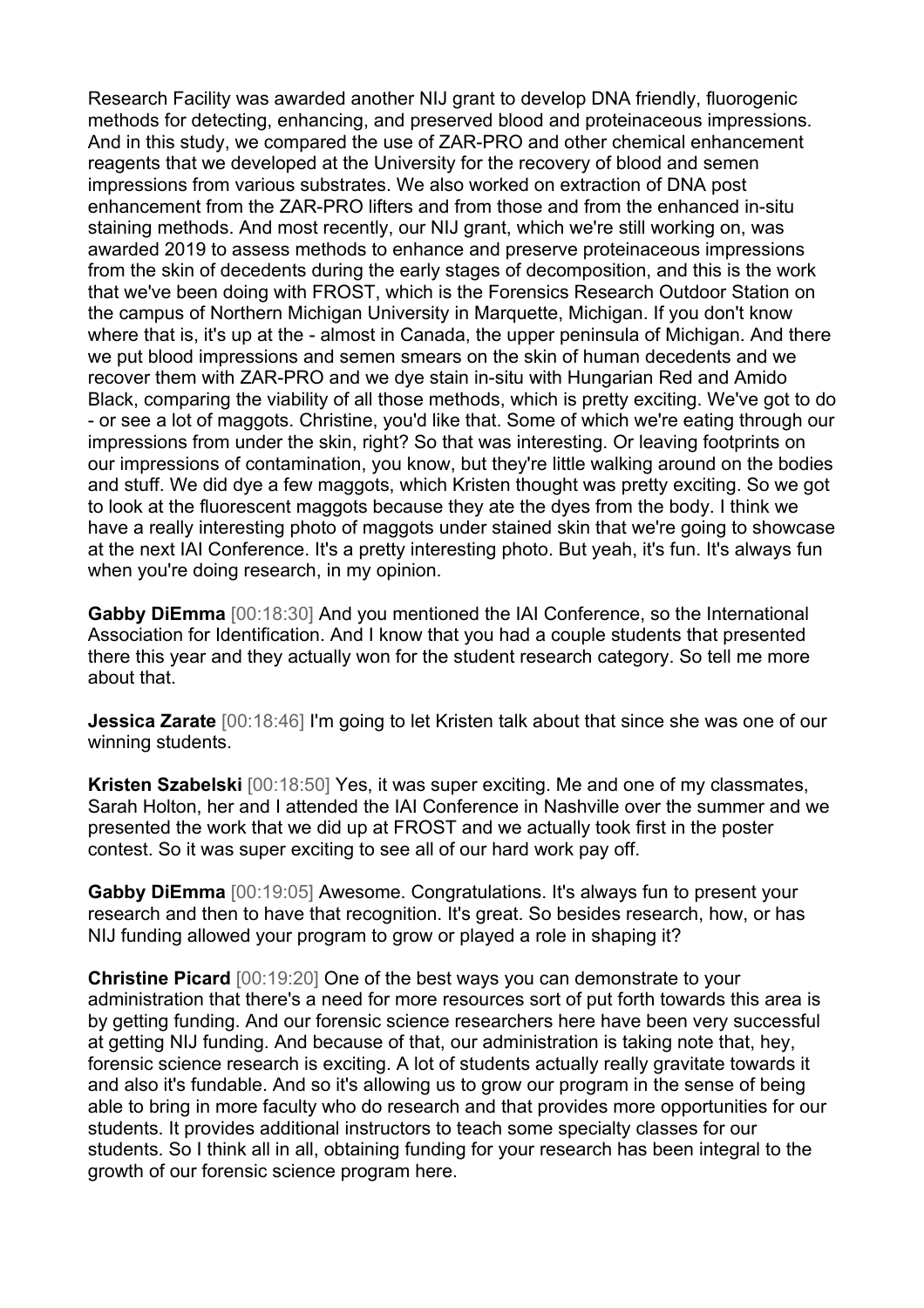**Gabby DiEmma** [00:20:18] Excellent. And how about at Madonna University?

**Kristen Szabelski** [00:20:21] Yes, NIJ funded research has allowed us to evolve undergraduate student research as innovative studies in the pattern of impression discipline. During campus tours with incoming forensic science students, I find that the students are very excited about the opportunities for undergraduate research within our program, which obviously helps with recruitment. We have a research hallway that has posters from all of our students and faculty, and usually when I give the tours, if they come see me, we bring them to that hallway and say hey look at what you can do here. And just them looking at the research and the stuff that we're doing at the institute, it's just a really exciting thing and it's exciting for the students to be involved in research.

**Gabby DiEmma** [00:20:57] And Kristen, as one of those students, how - was that a major draw? You mentioned that it was partially location as well as the FEPAC accreditation was a major draw, but did research and the amount of research that the university does, was that a major draw to bring you to that university?

**Kristen Szabelski** [00:21:14] Absolutely. It has been one of the best things to be a part of this research. I think I have learned so much more being able to work on this, and it really helped me decide what I want to get into after graduation. You're in all these different classes and you're like, well, maybe I want to go to chemistry, maybe I want to go biology. But after Professor Zarate took me in and allowed me to work on this grant, it really showed me that I want to work with impressions and trace evidence after graduation and all the things that we got to work on, having so much fun, and obviously I've met a lot of new people that have been joining our program, so it's great to have those extra friends as well. But I definitely think my skills have developed greatly by working on this grant and it's been an amazing experience and I wouldn't have changed it for anything.

**Gabby DiEmma** [00:22:00] And I wanted to follow up on something that you said, that your professors take you in. There's this degree of mentorship that helps you get to graduation and find what you really want to do in the career of forensic science. So I'd be interested in hearing more about the mentorship structure at your universities. Also, are there any internships in addition to all that student research and hands on learning that you do?

**Christine Picard** [00:22:27] Our university, in terms of mentorship, certainly we have professors will mentor undergraduates. We have graduate students in our labs, masters and PhDs. So they will also mentor some of the undergraduates on the research side. And if we're just talking about on the program side, we have a pretty active forensic science club that we encourage all of the freshmen to join. It's a great way to get to know other students in the program, but also you'll get that informal mentorship from the more senior students, and we lean on that quite a bit. And it's been really, really helpful for a lot of our students to get that access to students who've been through the program, who know what to anticipate with certain classes, and who can give tips and advice on some resources on campus. In terms of internships, our university doesn't have a formal process, so to speak, but we do have an internship class, which is a class that you can register for if you get an internship, and that way it shows up on your transcripts. But our relationships with many of the local and statewide forensic science labs means that they are constantly coming to us, hey, we have these internships. Tell your students because they really like our students. And so they are always asking for some of our students for some of these opportunities.

**Gabby DiEmma** [00:23:47] And Jessica?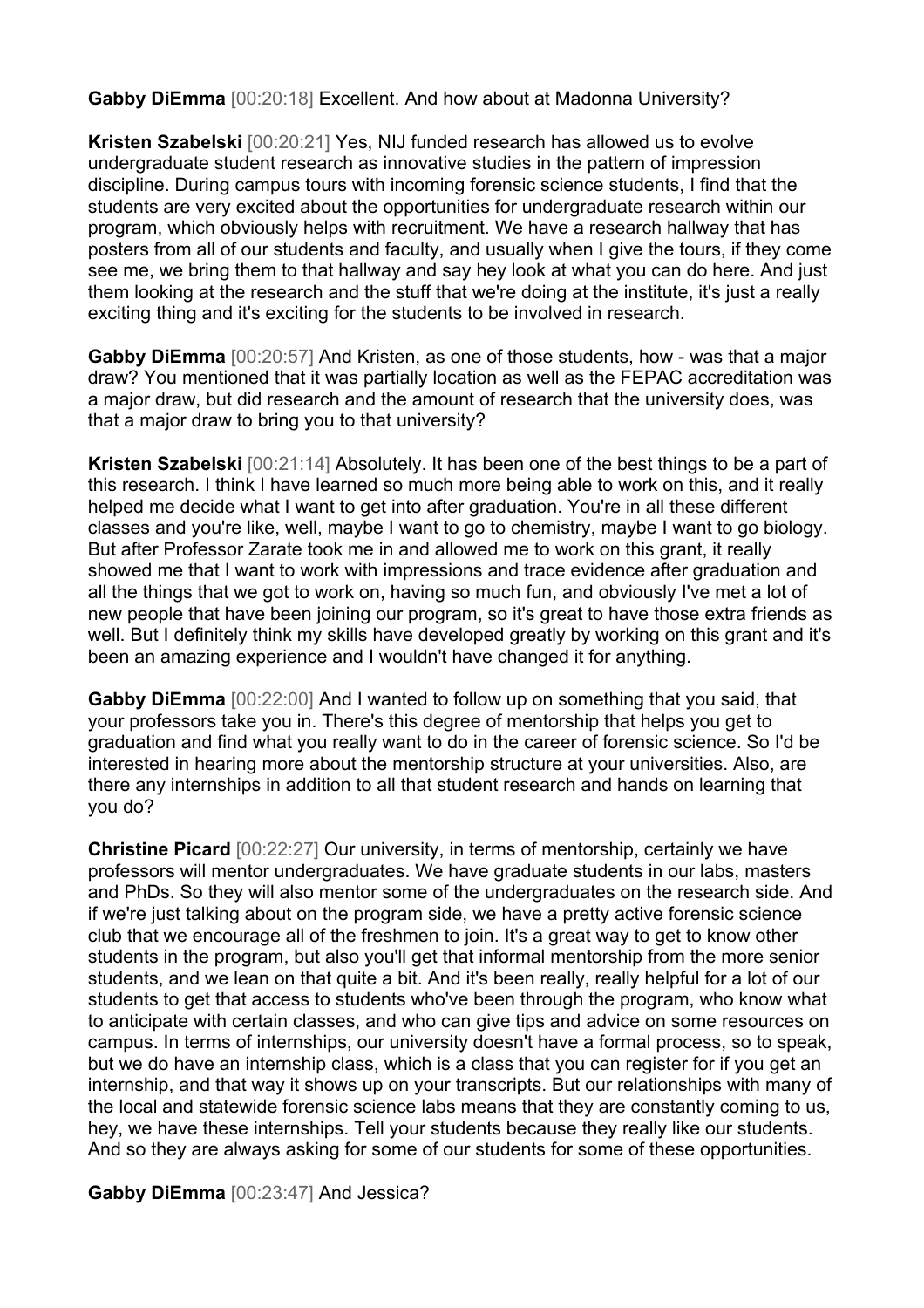**Jessica Zarate** [00:23:48] I'm going to let Kristen answer the question on mentorship.

**Kristen Szabelski** [00:23:51] Well, there are also lab assistant positions open, where the students help the professors set up labs and assist other students during class time. And this just allows students to work behind the scenes with the professor and do prep work that would not be otherwise done in class. And I just feel like that makes those students that much better at the subject. In addition, there's a senior seminar class that's required for graduation, and this is where students just do a research project overseen by a faculty member and the subject matter, and this was incredibly helpful in learning how to effectively conduct research and improve your writing skills.

**Jessica Zarate** [00:24:22] So as far as like hands on learning and internship opportunities, all of our forensic science labs, of course utilize hands on learning. And the students have a number of opportunities to conduct research while completing their forensic science degree. As faculty members in all areas of our forensic science programs offer student research opportunities. Student internships are also available. We have students intern at the Michigan State Police Lab System, Oakland County Sheriff's Department Forensics Lab, along with other public and private laboratories. In addition, this is something that we do as well is I founded a run a cold case investigative research team, which was the first of its kind in the state of Michigan, which we partner with local and state police to conduct comprehensive case reviews on open unsolved cold cases. In recognition of the benefits of this cold case team, the Michigan State Police is now considering the work of our students on the Cold Case team as an internship with their agency as well. So they work with me, but they're working on MSP cases, so they get that as an internship opportunity as well. So we have a number of really unique opportunities here at Madonna for them to get involved and really make a difference in the field, even before graduation.

**Gabby DiEmma** [00:25:24] You all mentioned these close relationships with your local, state and federal agencies. Do you find that this makes your students more likely to pursue graduate studies? Does it help them get hired more quickly because they already have experience with these agencies and they know what your students are capable of?

**Christine Picard** [00:25:42] These research experiences that the students get are invaluable, I think, at the very least, to getting them to the conferences, to meeting and networking. I think that's really, really important, whether it's local, regional or national conferences. I think that's a invaluable experience for the students. But also when they get to the interview stage, they have a leg up I think because they've been doing so much of the work in the lab and they've gotten really good at it. If they also had opportunities to be teaching assistants, there's no better learning of a subject matter when you have to teach it to someone else. And so those experiences, I think, are really, really good for the students.

**Gabby DiEmma** [00:26:24] So you mentioned professional conferences and we talked a little bit already about the International Association for Identification or IAI conference, but what other professional conferences do you and your students regularly attend?

**Christine Picard** [00:26:39] You know one that our students pre-pandemic used to always - the Forensic Science Club always organized a trip to the American Academy of Forensic Sciences Conference. I mean, they love that conference. There's so many opportunities to hear just the most fascinating stuff at these conferences. So that was definitely a big one, but it's gotten rather expensive. It's always in pretty expensive cities, so it's just been more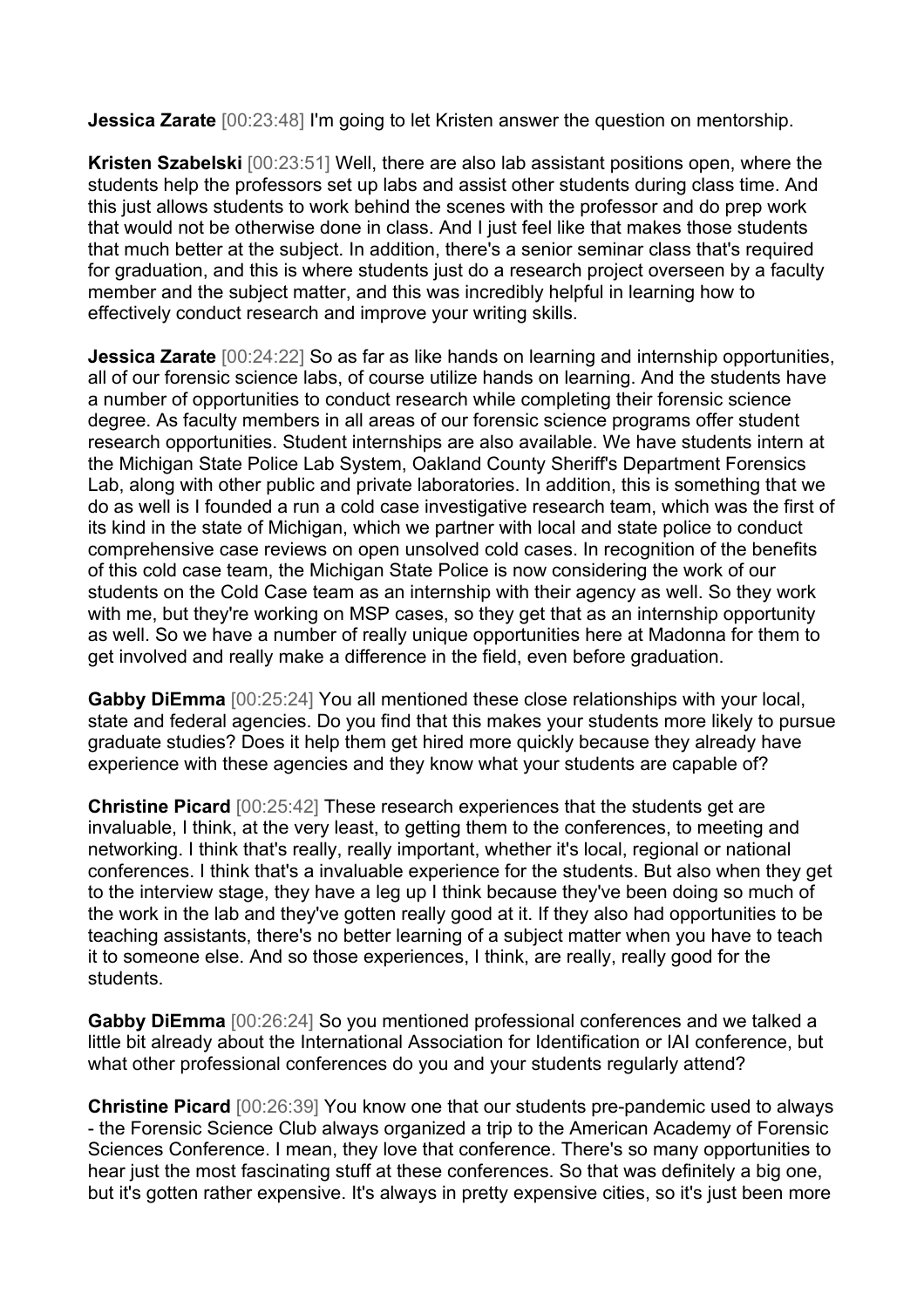difficult to accomplish that. We're telling our students about the Midwest Association of Forensic Science. It usually tends to be within driving distance. It's not as expensive as AAFS and it's also a really great opportunity to network with scientists, forensic scientists that are regional, which has been always really, really good. Outside of that, because my research spans a few different areas, sometimes research students will go to entomology meetings. So go to the insect meeting to talk about forensics, to the insect scientist. Or there can be other types of scientific meetings on the chemistry side that our students may go to, like the American Chemical Society. And often these big national conferences will have symposia or special sections that are dedicated to the forensic science research that's being done within that subdiscipline. So we are always open to any students going to any conferences that they want to go to, because I think getting the word out and getting the experience is really useful.

**Jessica Zarate** [00:28:01] I'm a member of the International Association for Identification and I regularly attend that annual conference along with the American Academy of Forensic Science Conference and also the Midwestern Association of Forensic Sciences Conference. It's usually local. It's not as costly, like Christine said, it's just within driving distance. And we also have the Michigan Academy of Science Arts and Letters, which is within our state, which is even better. So we can usually get students there. Yeah, there's all kinds of exciting conference opportunities. The more students we can bring to them, the better. I wish there was more funding to bring students to these conferences. Even the \$200 student fee for the IAI is really expensive for students that are not yet working, right? Any opportunity we have to get them at conferences and involved is great.

**Gabby DiEmma** [00:28:43] And so Kristen, what was your experience at IAI. You've mentioned it a little bit before with the award you won for your poster presentation. In your opinion, what are the benefits of students attending these conferences?

**Jessica Zarate** [00:28:57] So it was my first campus that I attended. So it was super cool to go to. They had all these, I guess, seminars that you could go and sit in and listen to so you could just room hop and listen to whatever you wanted to listen to. And even law enforcement, police officers, they will do like a case study. We sat in on one of those where she took us through a whole event that happened and those are just super cool to listen in on. And then after all that, we went and did our presentation. So that was really cool. Just meeting all those different people and they're coming up to us like, I work for soand-so agency, here's my card and this is how I got to the job that I currently have. It's always interesting, like what steps they took, where they went to school, just so you can get that kind of experience of like what you want to do and what avenues you could possibly take. So you don't necessarily need that dream forensics job right out of the bag. Like not a lot of people take that route. So it just brought a lot of comfort to me to hear other people's stories and their experiences and it was great. I would love to go back if I ever have another opportunity to.

**Gabby DiEmma** [00:30:02] You know, I attended the regional meeting, NEAFS, or the Northeastern Association of Forensic Scientists, as well as EAS, the Eastern Analytical Symposium. So definitely check out any regional meetings that you can go to. To learn and network is so important. So for Christine and Jessica, what have your students been up to post-graduation? Have many found work in forensic science as a career? Are they in publicly funded laboratories? Are they now conducting their own research? Tell us a little bit more about that.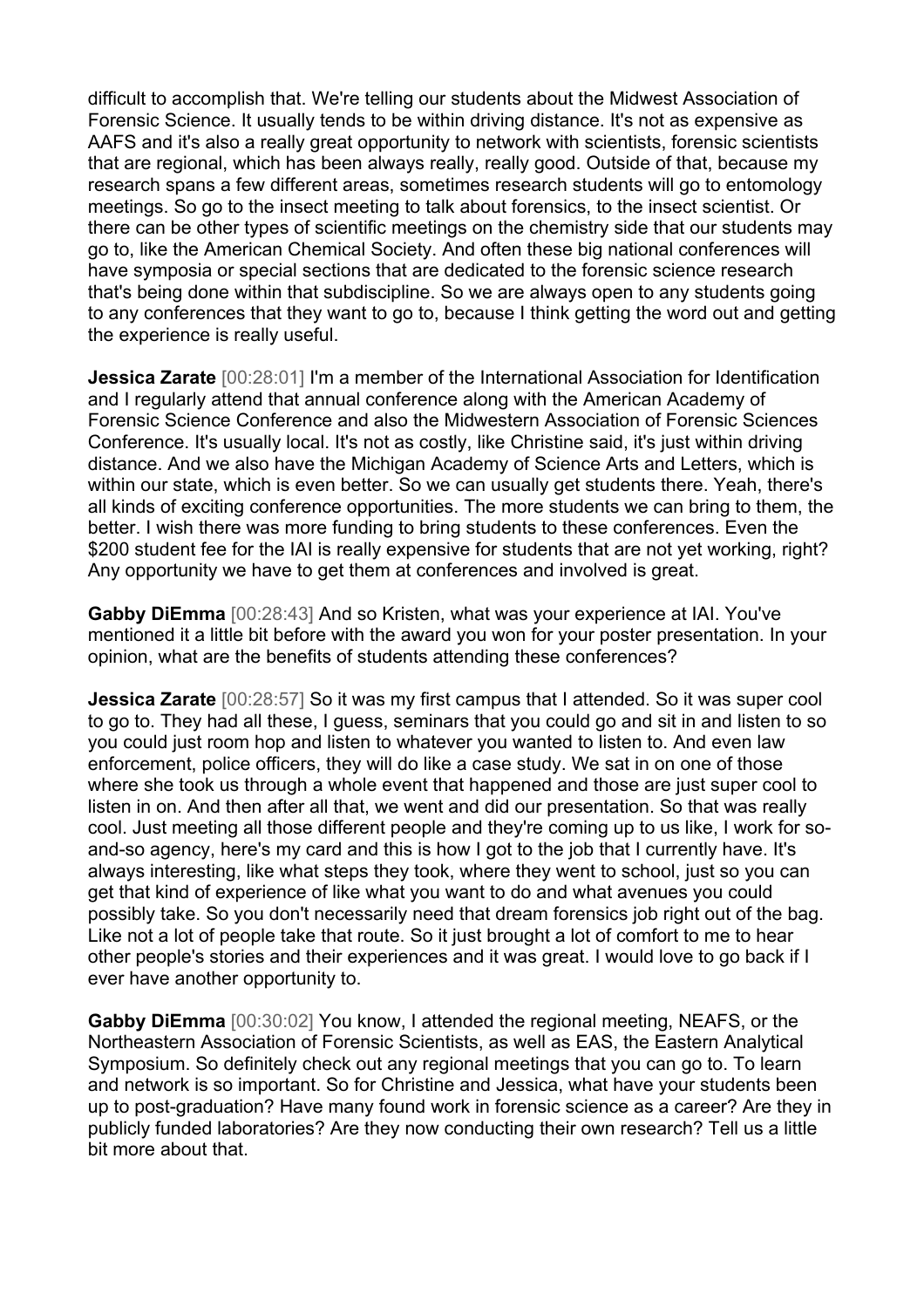**Christine Picard** [00:30:35] Our students are at all of the above. So we have students that are in certainly local labs here in Indianapolis, State Police Lab. We have students that are in national or federal labs across the country. Our program draws in from a large number of states, so we tend to have students from all over the country that are coming here so they do fan back out. And it's a really great network that we're creating and they always come back with jobs. Hey, can you post this to your students? We have a job opening coming up. So we've had to create a specific site for our students that's like, here's where we're going to post all of these job openings that are coming our way. In terms of research, we definitely had some students that have gone on to do Ph.D. level research who started off as undergraduate forensic science students. Actually, most of them are in publicly funded labs. So they still, even as a Ph.D. level scientist, still want to be a forensic scientist. And I actually like that idea and hope that they come back to academia because they're going to learn a whole bunch during that process of working in a forensic science lab and then being able to apply a lot of what they've learned in a research context.

**Jessica Zarate** [00:31:49] My response is very similar to Christine's. We have students all over local, state, federal labs, private labs. I'm unaware of if we have any former students that have been awarded NIJ grants, but we have a number of students that work on research projects in the achievement of their advanced degrees, whether it be master's degree or Ph.D. Students are very successful.

**Gabby DiEmma** [00:32:08] So we are nearing the end of our time together. So before we wrap up, is there anything coming up that you would like to tell us about or any final thoughts you would like to share with our listeners?

**Jessica Zarate** [00:32:18] As I said, we work with Michigan State Police and local agencies on cold case investigations. But I'm also a member of the Michigan Mortuary Response Team and the Vice President of Missing in Michigan Association. And the Missing in Michigan Association was founded by Lieutenant Sarah Krebs of the Michigan State Police with the mission to provide support for law enforcement and the families of missing persons, in partnership with NamUs is which is the National Missing Persons and Unidentified Remains System, local law enforcement agencies and Department of State Police and the FBI, the Federal Bureau of Investigation to name a few of these collaboration partners. This year's Missing in Michigan event will be hosted on May 25th at Madonna University and we'll have law enforcement training, a private session for the family members of missing persons and a public session to help raise awareness for the missing. In Michigan alone, right now we have over 3800 missing people with 874 of them being children. So that's also another thing that our students work on and if anyone is in Madonna area on the 25th come and join us.

**Christine Picard** [00:33:15] I have two parting thoughts. The first is follow your passion, like find that one thing that you really love and you'll be amazed at how many opportunities that opens up for you. So I do hope that more people get into forensic science research. Coming from the perspective of trying to find Ph.D. level instructors it's actually a very small number of them out there, and it would be great to increase the number of folks that are doing forensic science research. So I'm hopeful that some students maybe get motivated by that. The second thing I just want to talk about, I think we do that is all about the student experience, we offer these special workshops that we give to our students. Every semester they get three different options. They get to take these for credit, and they're taught by folks working in the forensic science labs. We have that opportunity here because we're urban and all of the labs are actually in Indianapolis. And so we'll have people come in and talk about specialty topics. We do document examination, we do blood